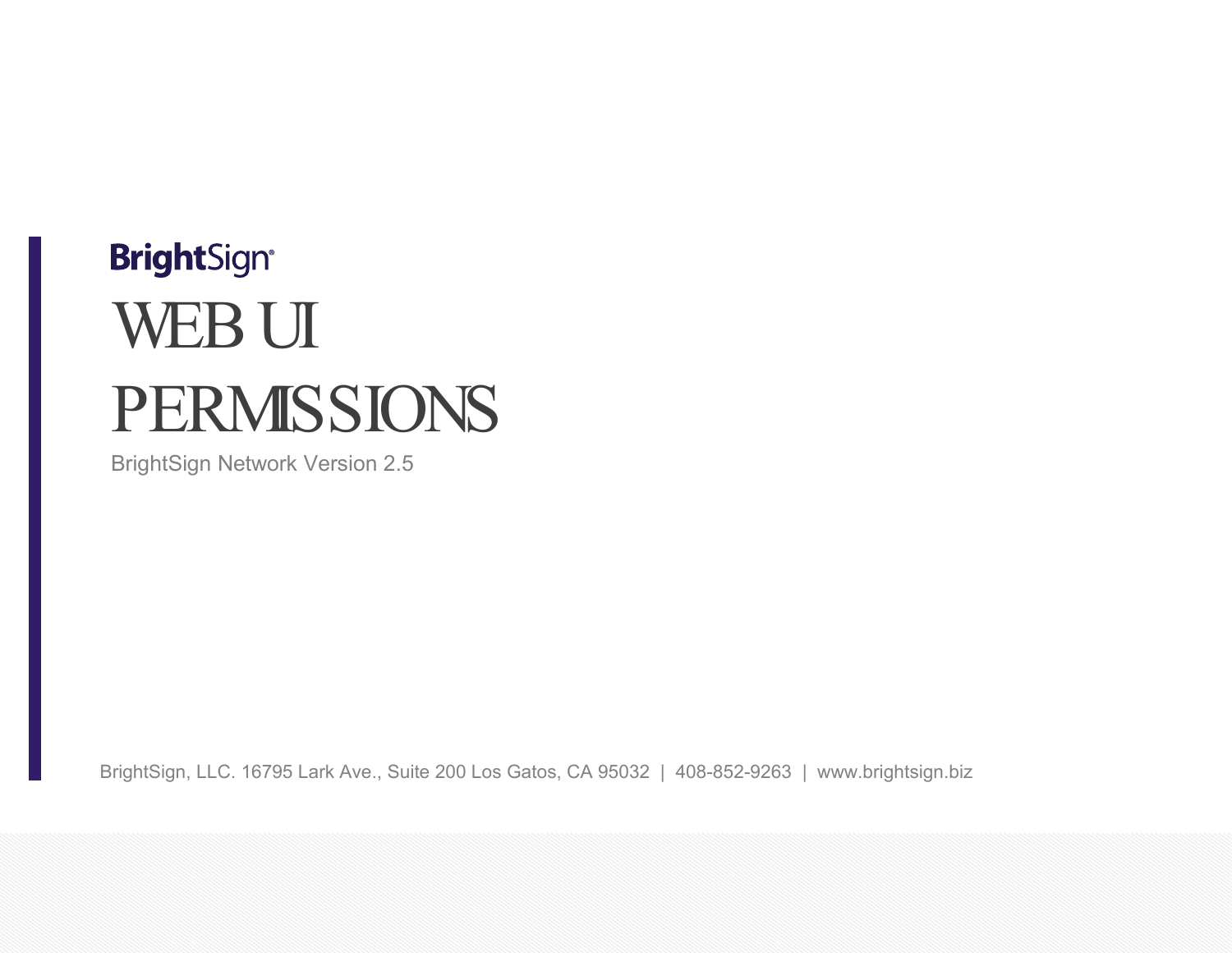# TABLE OF CONTENTS

| <b>Introduction</b>          | 1              |
|------------------------------|----------------|
| <b>Permissions Overview</b>  | $\overline{2}$ |
| <b>Beginner</b>              | 4              |
| Overview                     | 4              |
| <b>Assigning Roles</b>       | 4              |
| <b>Using Default Roles</b>   | 5              |
| <b>Intermediate</b>          | 8              |
| Overview                     | 8              |
| <b>Creating Custom Roles</b> | 8              |
| <b>Using Custom Roles</b>    | 9              |
| <b>Expert</b>                | 11             |

| Overview                          | 11  |
|-----------------------------------|-----|
| <b>Editing Object Permissions</b> | 11  |
| <b>Using Object Permissions</b>   | 12. |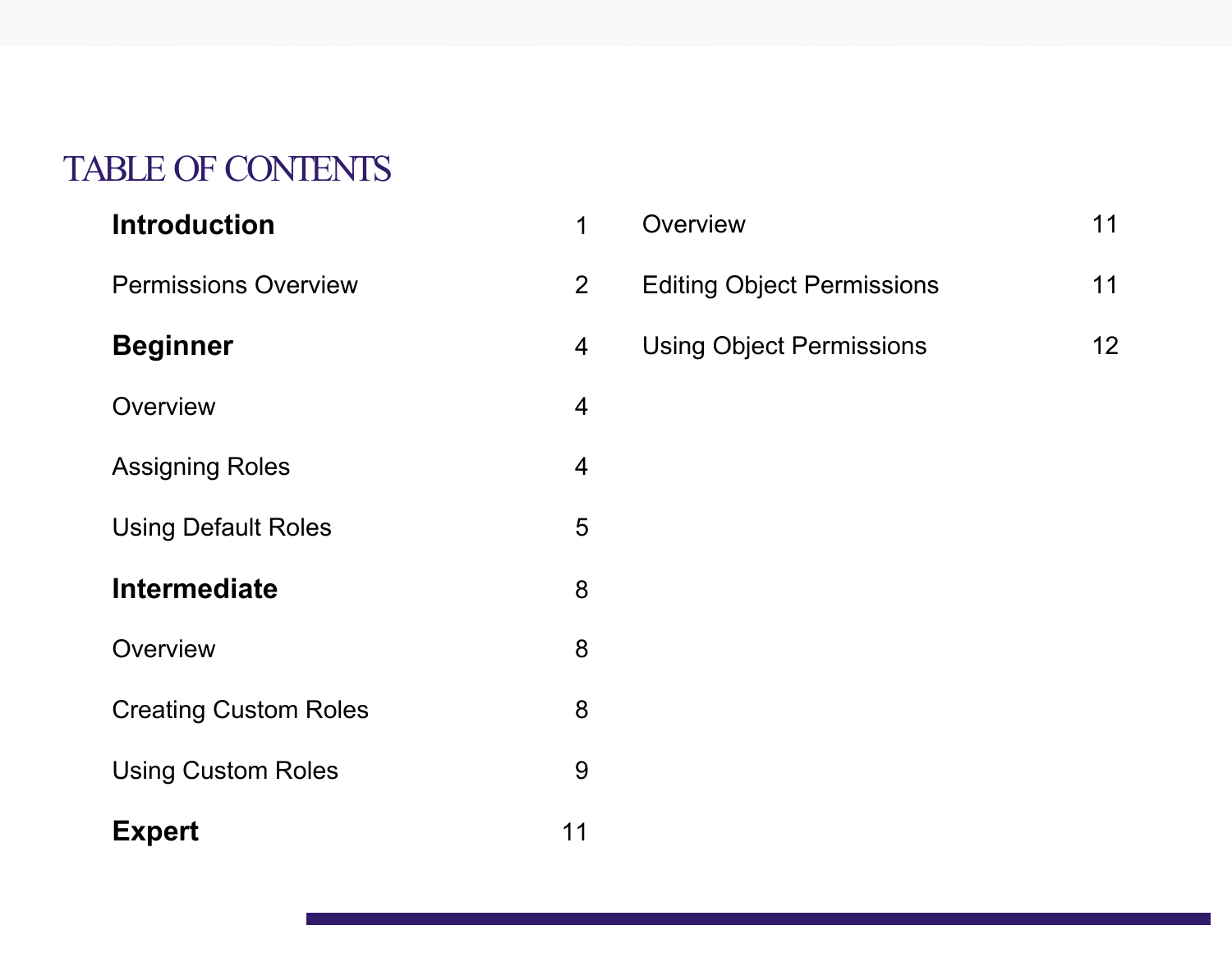# <span id="page-2-0"></span>**INTRODUCTION**

The BrightSign Network offers a robust set of security and permissions features that allow you to protect your content and maintain the efficiency of your digital-signage system—no matter how large it gets. These security features are scalable: you can choose exactly how complex you want your permissions system to be, depending on the needs of your organization.

This document will walk you through the BrightSign Network permissions system using the scenario of a hypothetical chain of donut shops. As the company expands and more locations are added, you will be gradually introduced to the more complex, more powerful permissions features offered by BrightSign.

Here is a quick overview of what will be covered in each chapter:

#### **Beginner**

You will learn how to use *default roles* to maintain an up-to-date digital menu board and announcement system for a chain of five donut shops using BrightSign networked players.

#### **Intermediate**

You will learn how to create and edit *custom roles* for a digital-signage system of 25 shops spread out over a large geographical area.

#### **Advanced**

You will learn how to create and edit *object permissions* in conjunction with *custom roles* for a national chain of 100 shops with diverse content and pricing needs.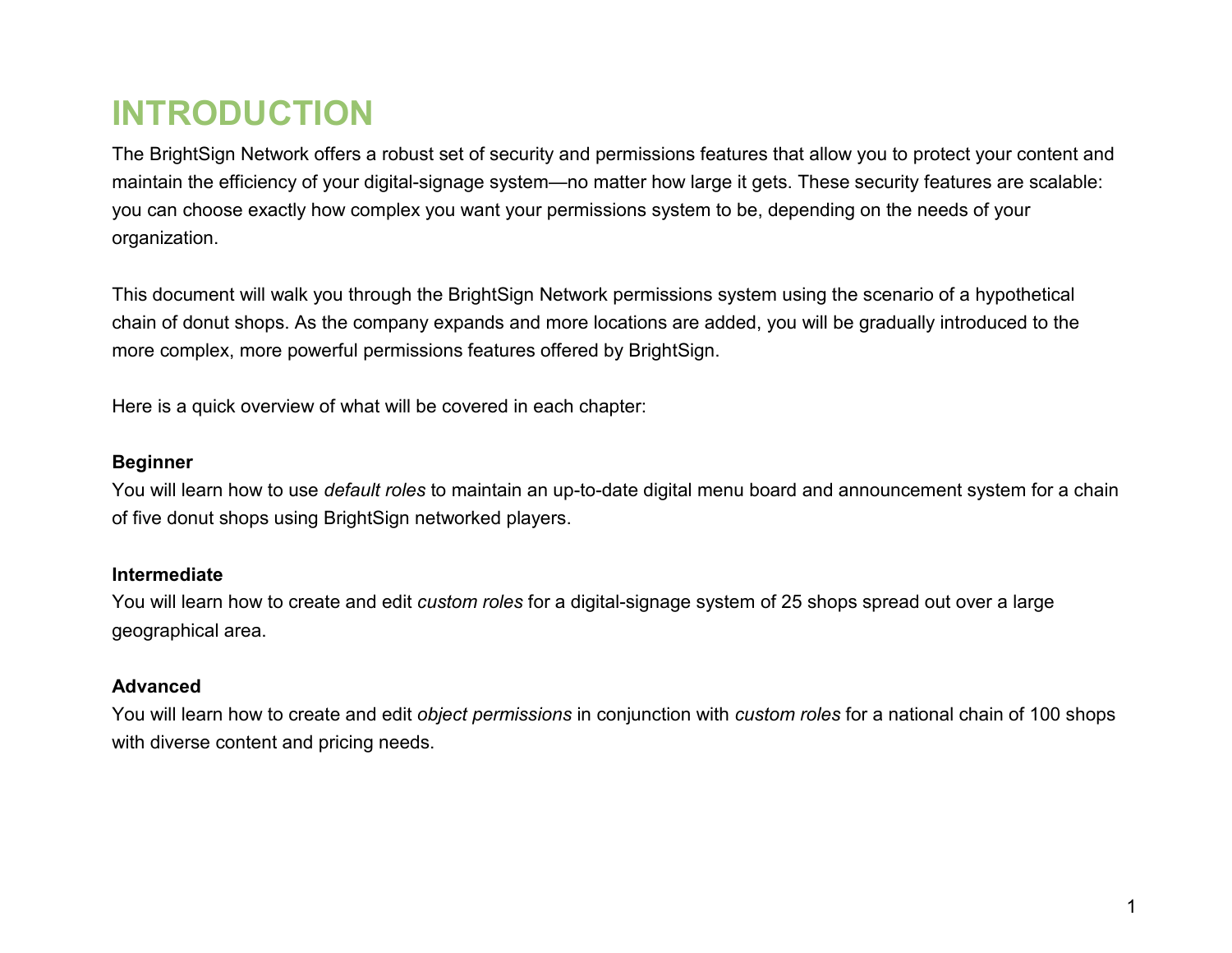### <span id="page-3-0"></span>**Permissions Overview**

You can view the permissions of a user or group at any time while logged into the BrightSign network.

- 1. Click the **Account** button at the top right of the page.
- 2. Navigate to the **Users and Roles** subgroup on the right of the page.
- 3. Click on the **properties** underneath either the desired role or desired user.





### Users and Roles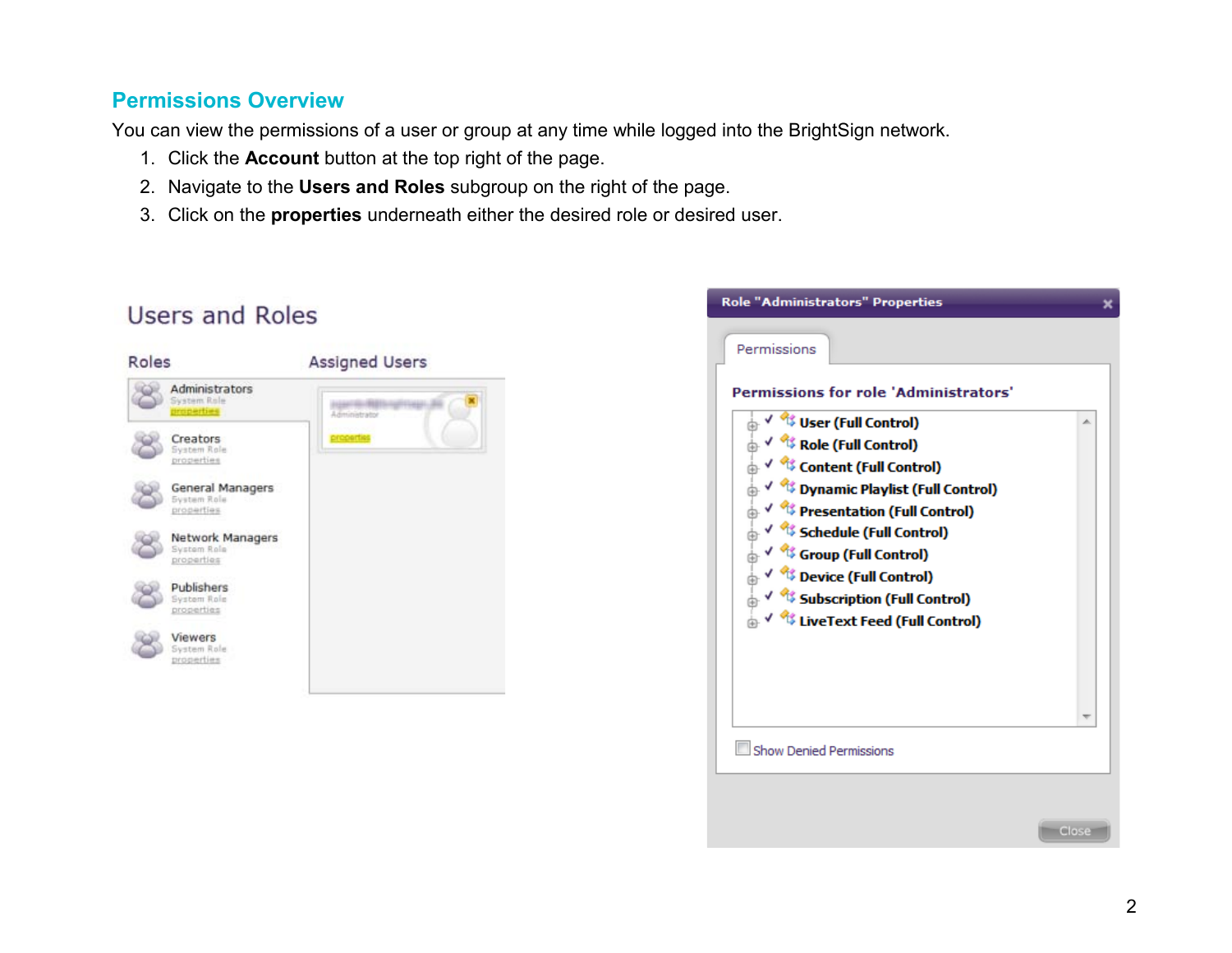The **Permissions** tab displays whether the user or group is permitted to carry out a certain action. Every possible user action in the BrightSign network is listed here, divided by category.

**Note**: A checkmark by a category indicates that the user or group has *complete* access to all options in that category. An "X" by a category does not necessarily mean that all actions in the category are restricted. Click on the **+** symbol to expand a category and view the permissions for every possible action within it.

The permissions categories can be understood in terms of the different functions of the BrightSign Network:

- **Content: Content, Presentation, Live Text Feed** 
	- These categories correspond to the process of creating and updating BrightSign presentations.
- **Scheduling: Dynamic Playlist, Presentation, Schedule**

These categories allow a user to schedule presentations for certain times and dates, as well as coordinate the content of different presentations using Dynamic Playlists (view the **BrightAuthor User Guide** for more information on the uses of Dynamic Playlists).

**• Infrastructure: Group, Device** 

These categories contain the capabilities to monitor, maintain, and coordinate all BrightSign players that are connected to the BrightSign Network.

x **Administration**: User, Role, Subscription

These categories correspond to customizing and maintaining your BrightSign Network account, including the ability to assign permissions and create new user accounts.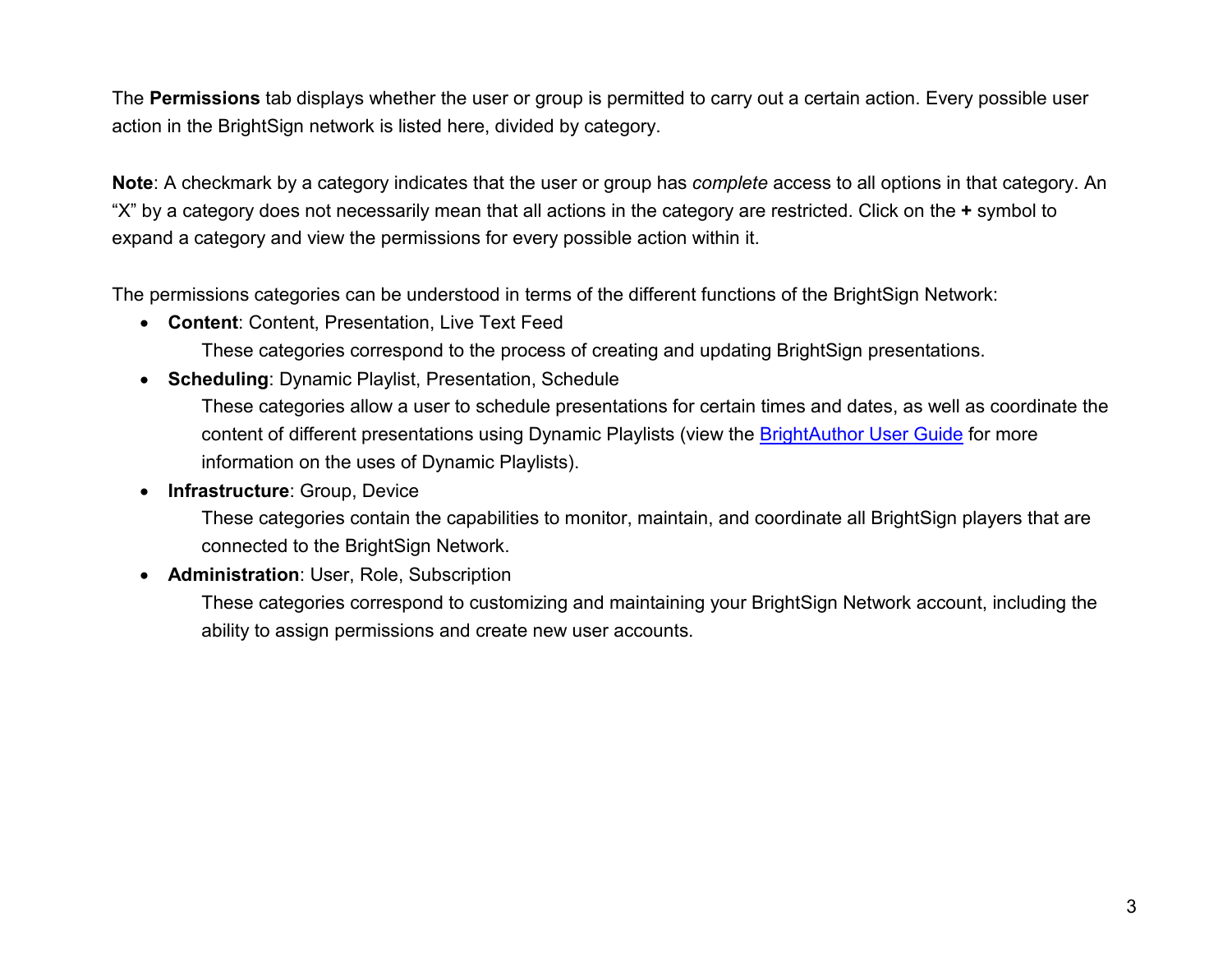# <span id="page-5-0"></span>**BEGINNER**

This chapter will introduce you to common applications of various default roles. Default roles are great for BrightSign Network accounts with a small amount of users who have clearly defined roles and responsibilities within the organization.

**Note**: The default roles for the BrightSign Network correspond to the user permissions system in BrightAuthor.

#### <span id="page-5-1"></span>**Overview**

You are the systems administrator for a small chain of five donut shops located around the city. The chain has just replaced all of their chalkboards used for menus, special offers, and announcements with digital displays powered by BrightSign players, which are linked to the company's BrightSign Network account. There are many employees who need to use the network in order to keep the store menus and special offers up-to-date. You are faced with several personnel and security challenges when configuring the network, all of which can be solved using the default roles provided with every BrightSign Network account.

### <span id="page-5-2"></span>**Assigning Roles**

**Note**: You can assign a user to only one role at a time.

- 1. Click the **Account** button at the top right of the page.
- 2. Navigate to the **Users and Roles** subgroup on the right-hand side of the page.
- 3. Click the role to which you wish to add the user.
- 4. Drag and drop the user's name/email from the **User List** into the gray field under **Assigned Users**.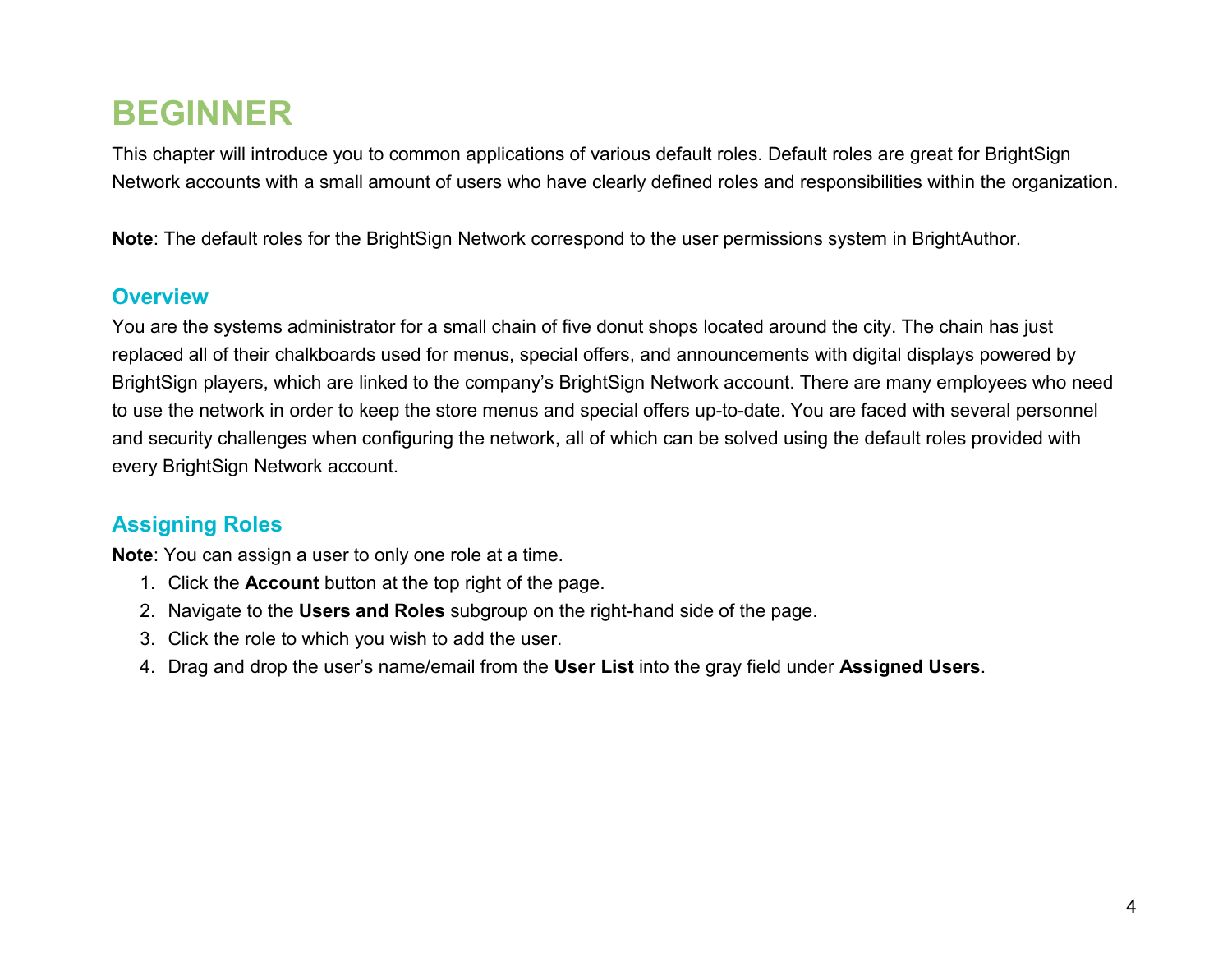

#### **Users and Roles**



@ 2012 BrightSign, LLC

#### <span id="page-6-0"></span>**Using Default Roles**

#### **Administrators**

In order to keep everything running smoothly, you want to make sure that, as the systems administrator for the account, you are the only one who can add or delete users. If other users have full permissions, they might accidently delete a user, add a user who is not a member of the company, or change permissions for an individual or group.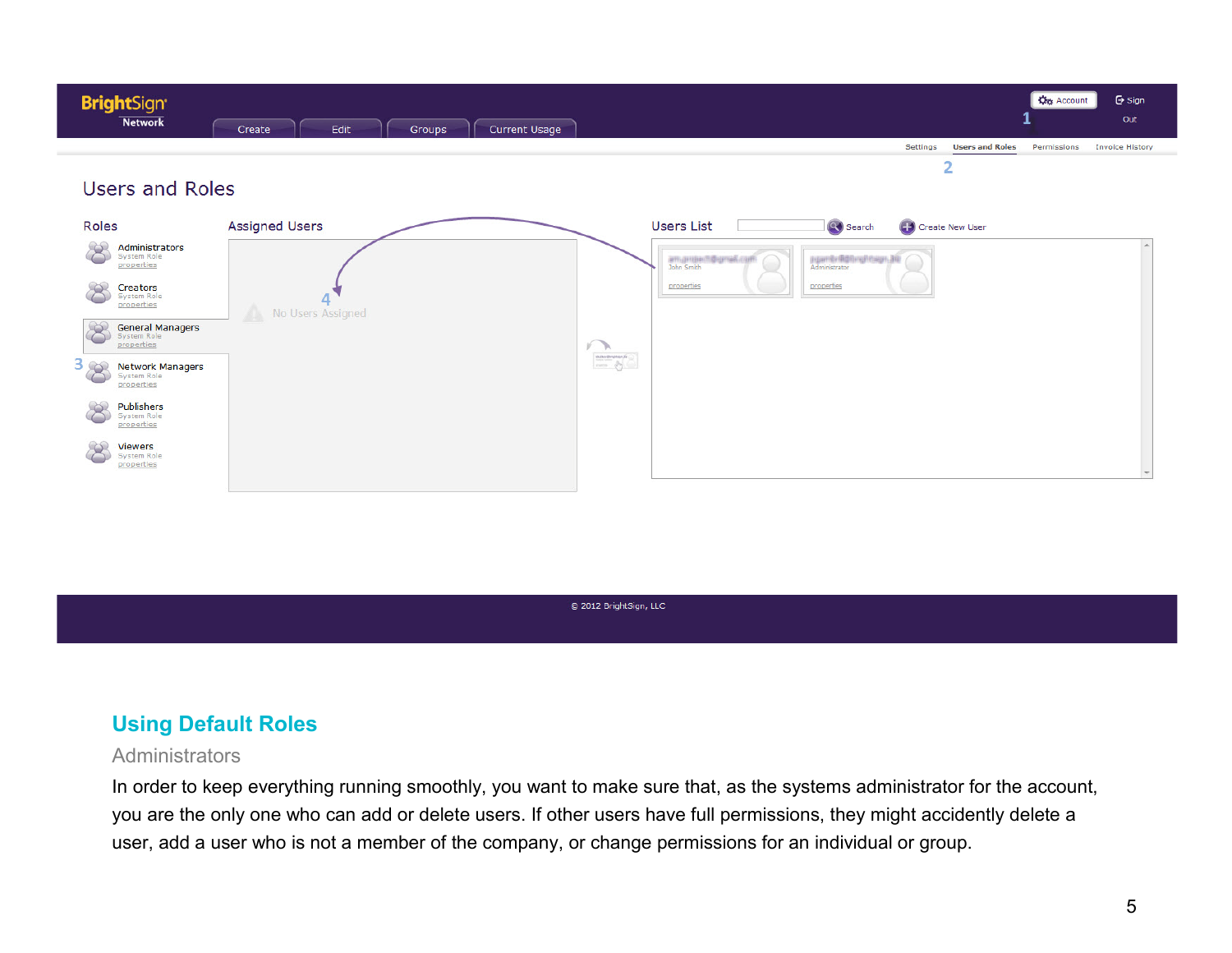Being assigned to the **Administrators** role gives you access to all the features offered on the BrightSign Network. This is the only role that allows you to edit the account status of other users: as a member of **Administrators**, you can add new users, delete existing users, and assign users to different roles; furthermore, you can create and edit custom roles, a feature that will be explained in the **Intermediate** section of this document.

**Note**: The user who creates the BrightSign Network account will automatically be assigned to the **Administrators** role. If you did not create the account, you will need to have the user who did assign you to the **Administrators** role.

#### **Creators**

The company employs a graphic designer to create the digital menus for the company. She is also frequently updating the content and layout of the menus, so she will be logging into the company's BrightSign Network account often. She doesn't know which menu will be displayed where, nor is she in charge of deciding how the devices and groups should be organized. You don't want her to accidently delete a group or reassign a device while she is uploading content.

The **Creators** role will give the graphic designer complete control of content, including presentations, dynamic playlists, and Live Text feeds. She will not have the ability to view or change schedules, groups, or devices. This role is best suited for those tasked solely with creating content for BrightSign players.

#### General Managers

The co-owners of the company want to log in to the network whenever they wish to check that pricing and product information is correct. They also want the ability to change, reassign, or reschedule presentations at any location.

Assigning the co-owners to the **General Managers** role gives them full control of content creation and distribution. The only permissions they won't have are the user and account features that are unique to **Administrators**.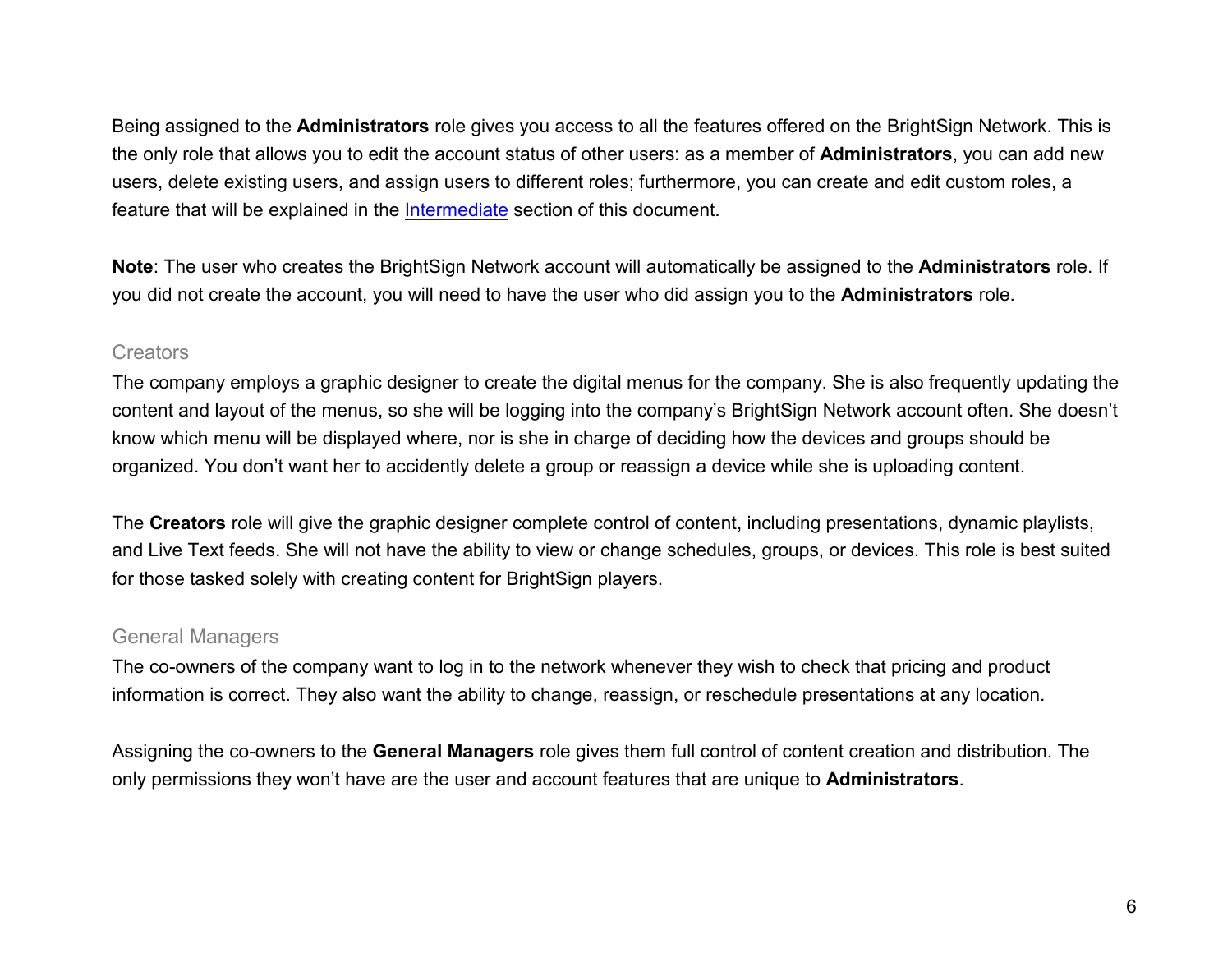#### Network Managers

Another systems administrator is assigned to maintaining all of the BrightSign players, as well as purchasing and setting up additional players when a new store location is opened. He is also tasked with periodically clearing the network of old presentations and drafts.

The **Network Managers** role gives him control of the company's digital-signage infrastructure: a user assigned to this role can add, remove, maintain, and group together networked BrightSign players. In addition, he can view and delete (but not add or edit) certain kinds of content such as Dynamic Playlists, Live Text feeds, and presentations.

#### **Publishers**

Members of the marketing department determine when promotions and deals will be announced, as well as what day of the week certain specials will be offered.

Being assigned to the **Publishers** role, the marketing department can schedule when and where BrightSign presentations will be played. They also have the ability to upload content in case a new presentation needs to be scheduled quickly. Otherwise, they do not have access to content that is uploaded to the company's BrightSign Network account.

#### Viewers

There are other members of the company who are not directly involved with the digital signage system, but who may need to view presentations, schedules, playlists, or logs as part of their job.

Users who are assigned to the **Viewers** role can view almost all aspects of a digital-signage system: content, groups, hardware status, and schedules. However, they cannot affect anything on the company's BrightSign network account.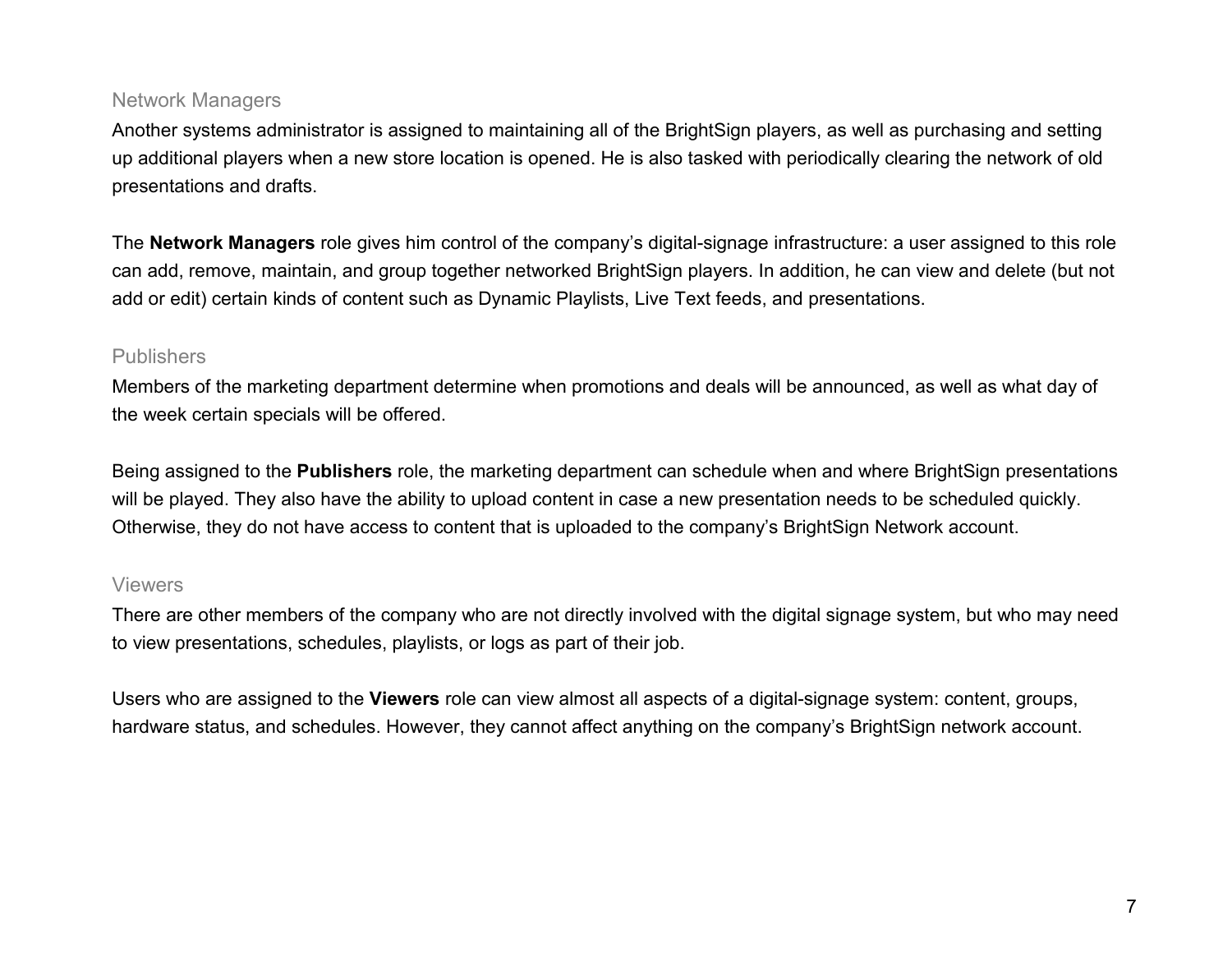## <span id="page-9-0"></span>**INTERMEDIATE**

This chapter will explain how to create and edit custom roles. The roles introduced here are used as examples to help explain how to conceptualize and create a custom role. The needs of your organization may be different from the examples included in this section.

**Note**: In order to create a custom role, you will first need to check the **Show Advanced Security Settings** and **Enable Custom Roles Management** checkboxes located in the **Advanced** section of the **Account** page.

#### <span id="page-9-1"></span>**Overview**

Your company now has 25 donut shops in multiple states, and the central office has many more employees. Though the BrightSign Network's default roles have worked well up until this point, they are no longer able to serve a large group of users with many diverse roles and responsibilities.

#### <span id="page-9-2"></span>**Creating Custom Roles**

Since there are nearly 70 individual permissions, it may be easiest to base a custom role on one of the preexisting default roles.

**Note**: Default roles cannot be modified.

- 1. Click the **Account** button at the top right of the page.
- 2. Navigate to the **Permissions** subgroup on the right-hand side of the page.
- 3. Click the **Create New Roles** button beside the **Roles List**.
- 4. Enter a name and (optional) description for the custom role.
- 5. Check the **Copy Permissions From** checkbox to base the custom role's permissions on a preexisting role. As long as you have the advanced settings enabled on the **Account** page, you will be able to change all copied permissions.

| <b>Create Role</b> |  |
|--------------------|--|
|--------------------|--|

| Name:        | New Role            |  |  |
|--------------|---------------------|--|--|
| Description: | This is a new role. |  |  |

Copy Permissions From:

| Viewers<br>Role1 |  |
|------------------|--|
| Publishers       |  |
| Network Managers |  |
| General Managers |  |
| Creators         |  |
| Administrators   |  |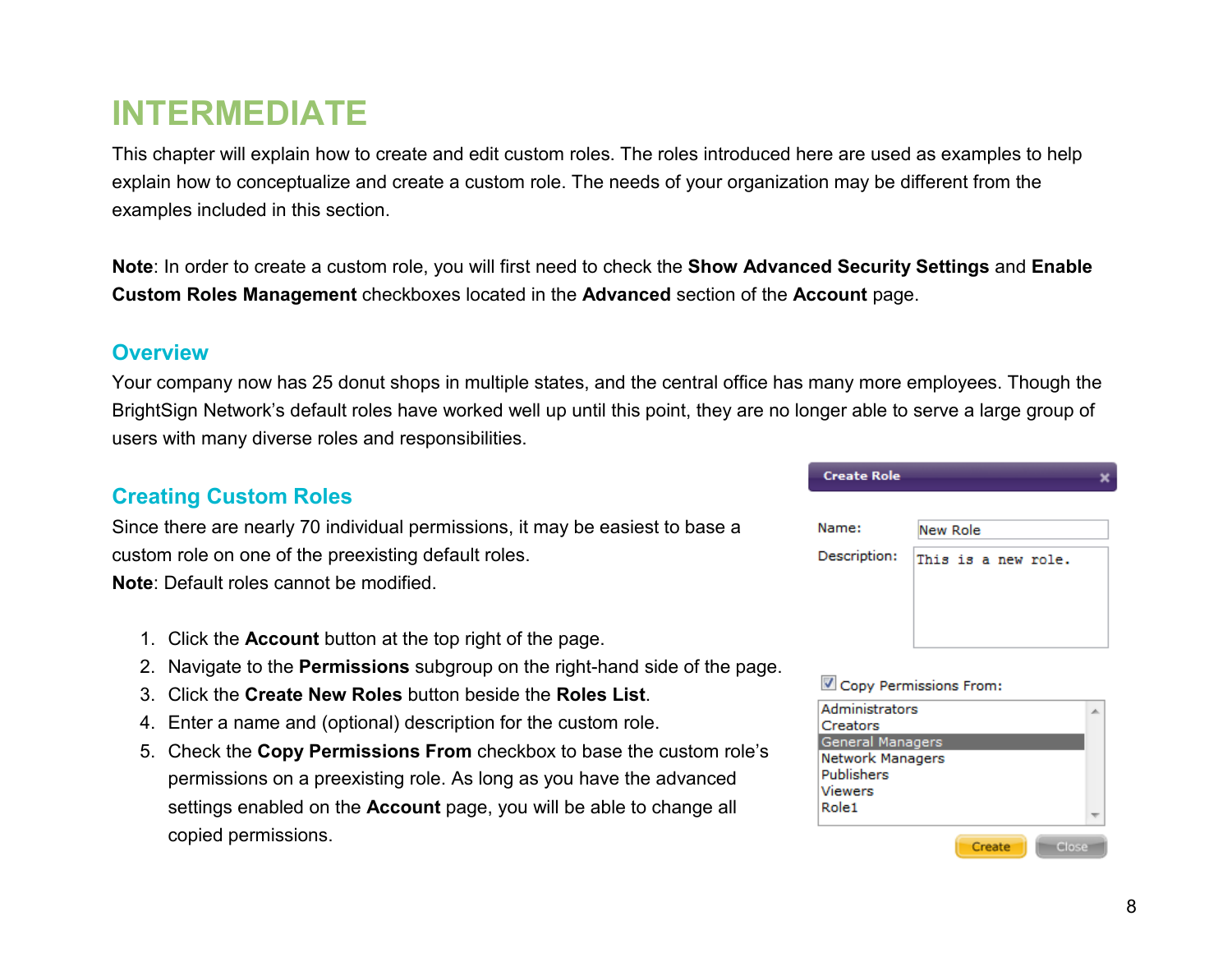**Note**: If you do not copy permissions, you will need to set up permissions manually by dragging and dropping the role name into each **Operations** category. When you do this, the permissions will be automatically set to "Allow." If you don't add the role to an **Operations** category, the permissions for that category remain set to "Deny" by default.

### <span id="page-10-0"></span>**Using Custom Roles**

#### **Accountants**

The accountant in charge of accounts payable needs to keep track of the invoices that are automatically generated by the BrightSign network. He is not involved in the digital signage network in any other way.

In this case, it would be best to create a custom role without copying permissions from a default role. As stated above, all permissions are set to "Deny" by default if you choose not to copy permissions from another role. Therefore, all you need to do is create a new role and leave the **Copy Permissions From** box unchecked. You can then drag the new custom role into the **Subscription** category.

#### Presentation Creators/Live Text Creators

The responsibility for creating and editing menu boards is now split between two employees. The graphic designer is still in charge of uploading new editions of the menu boards, but the Live Text feeds used for special deals are maintained by an employee from the marketing department. The graphic designer integrates Live Text zones into the menus, but does not update the Live Text herself. The **Creators** default role no longer reflects how their responsibilities are divided.

The easiest way to deal with slight variations in default roles is to use the **Copy Permissions From** feature when creating custom roles. In this case, you can create both a **Presentation Creators** and a **Live Text Creators** role based on the default **Creators** role. To create **Presentation Creators**, copy permissions from the default role and deny full control to Live Text Feeds. To create **Live Text Creators**, copy permissions from the default role and deny full control to **Content**, **Dynamic Playlist**, and **Presentation**.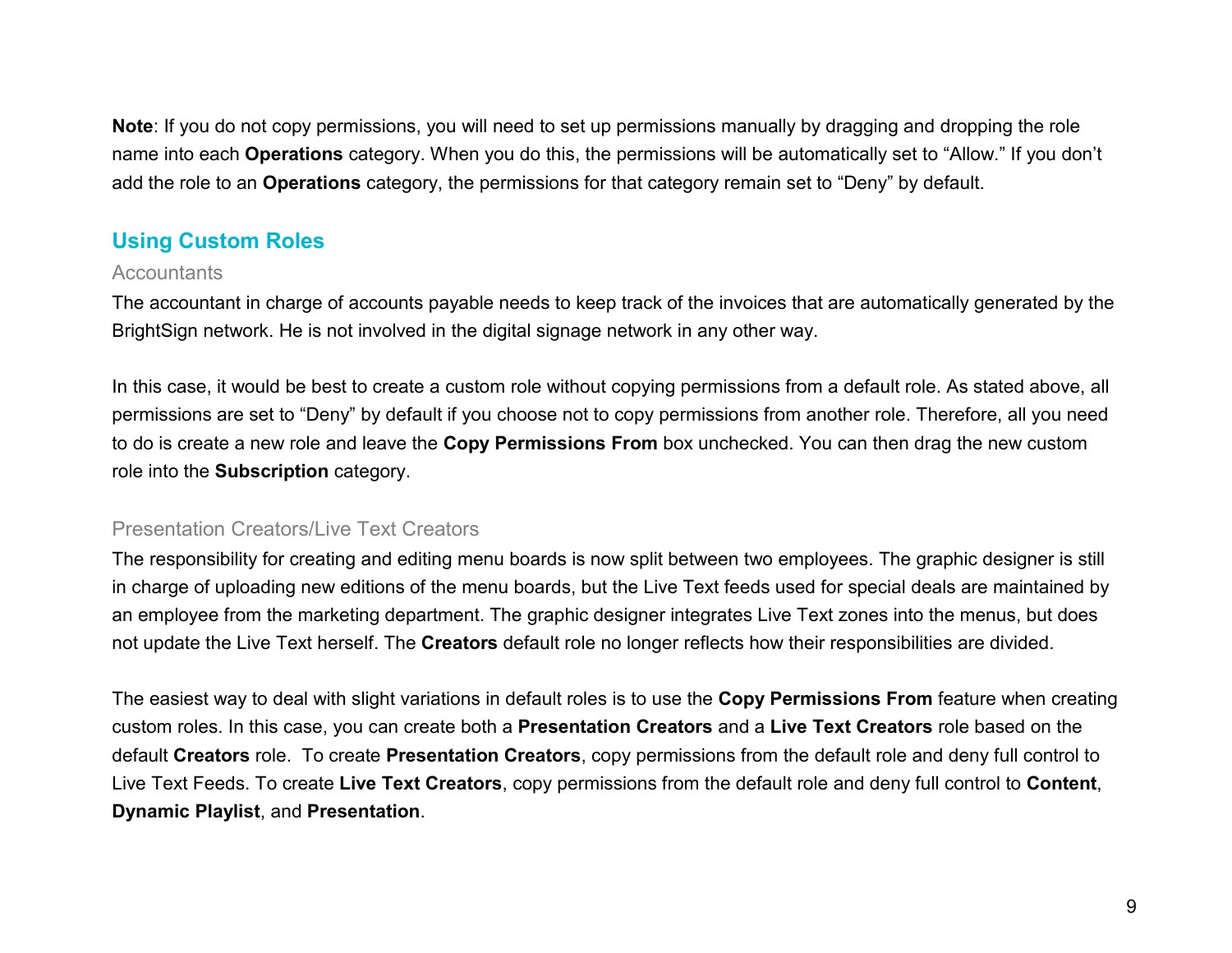#### Senior Network Managers

You need to expand the role of the **Network Manager** so that he can add and edit schedules in addition to maintaining the network of BrightSign players. He is not involved with the daily activity of menu revisions and updates, so you don't want him to have control of adding or removing the presentations on a schedule.

You will need to modify the default permissions of the **Network Manager** in a more minute way than allowing or denying "full control" of a category. On the permissions page, click the arrow symbols next to the Schedule and Group operations categories to expand the list of permissions. These expanded menus enable you to allow or deny specific actions within an operations category. Enable "Add Presentation" and "Remove Presentation" in the Schedule category, and enable "Change Schedule" in the Group category. You have now expanded the permissions of your **Network Manager** without having to enable full control of an operations category.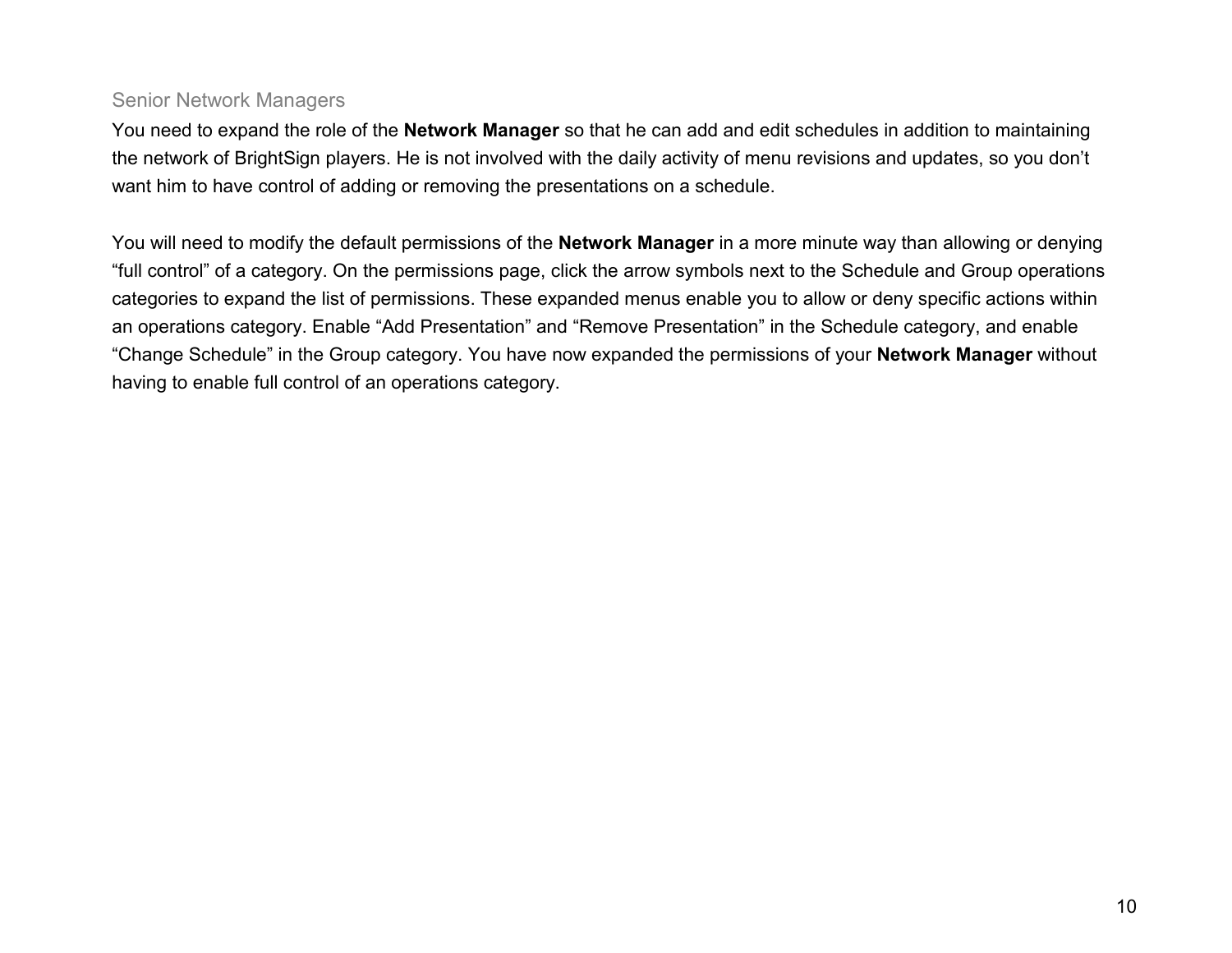# <span id="page-12-0"></span>**EXPERT**

This chapter will explain how to use object permissions in conjunction with custom roles to meet the organizational needs of a large digital signage network. Currently, object permissions can only be set for Dynamic Playlists and Live Text feeds. Object permissions for presentations, groups, devices, and other features will become available on the BrightSign Network at a later date.

#### <span id="page-12-1"></span>**Overview**

Your company has now expanded to over 100 donut shops across the country. Menu pricing and offerings vary widely depending on region and availability: new donut recipes are introduced to certain test markets; different regions have different pricing depending on material costs; and certain stores offer regional favorites that are not offered elsewhere. Custom roles are no longer enough to keep the network functional for the employees who use it. You need to limit or allow access according to the objects (presentations, dynamic playlists, etc.) themselves.

#### <span id="page-12-2"></span>**Editing Object Permissions**

The permissions for any object are accessed through the **properties** button, which is usually located below the name of the object.

- 1. Click on the **Security** tab in the **Properties** window.
- 2. Assign permissions for the object by role or by individual user.
	- a. In the **Assigned Roles** subgroup, click the **Add** button and select the desired role. Remember that you can only edit permissions for custom roles.
	- b. In the **Assigned Users** subgroup, click the **Add** button and select the desired user.
- 3. You can now choose whether to "Allow" or "Deny" certain actions for a specific Dynamic Playlist, Live Text feed, etc.

| Security<br>General                                                                                                     |       |           |
|-------------------------------------------------------------------------------------------------------------------------|-------|-----------|
| <b>Assigned Roles</b><br><b>Assigned Users</b>                                                                          |       |           |
| Administrators<br><b>General Managers</b><br><b>Creators</b><br>Publishers<br><b>Network Managers</b><br><b>Viewers</b> |       |           |
|                                                                                                                         |       |           |
| Sen Network Manager                                                                                                     |       | Edit      |
| <b>Permissions for Sen Network Manager</b>                                                                              |       |           |
|                                                                                                                         | Allow | Deny<br>J |
| <b>Full Control</b><br><b>View Dynamic Playlist</b>                                                                     |       |           |
| <b>View Contents</b>                                                                                                    |       |           |
| Rename Dynamic Playlist                                                                                                 |       |           |
| Update Dynamic Playlist                                                                                                 |       |           |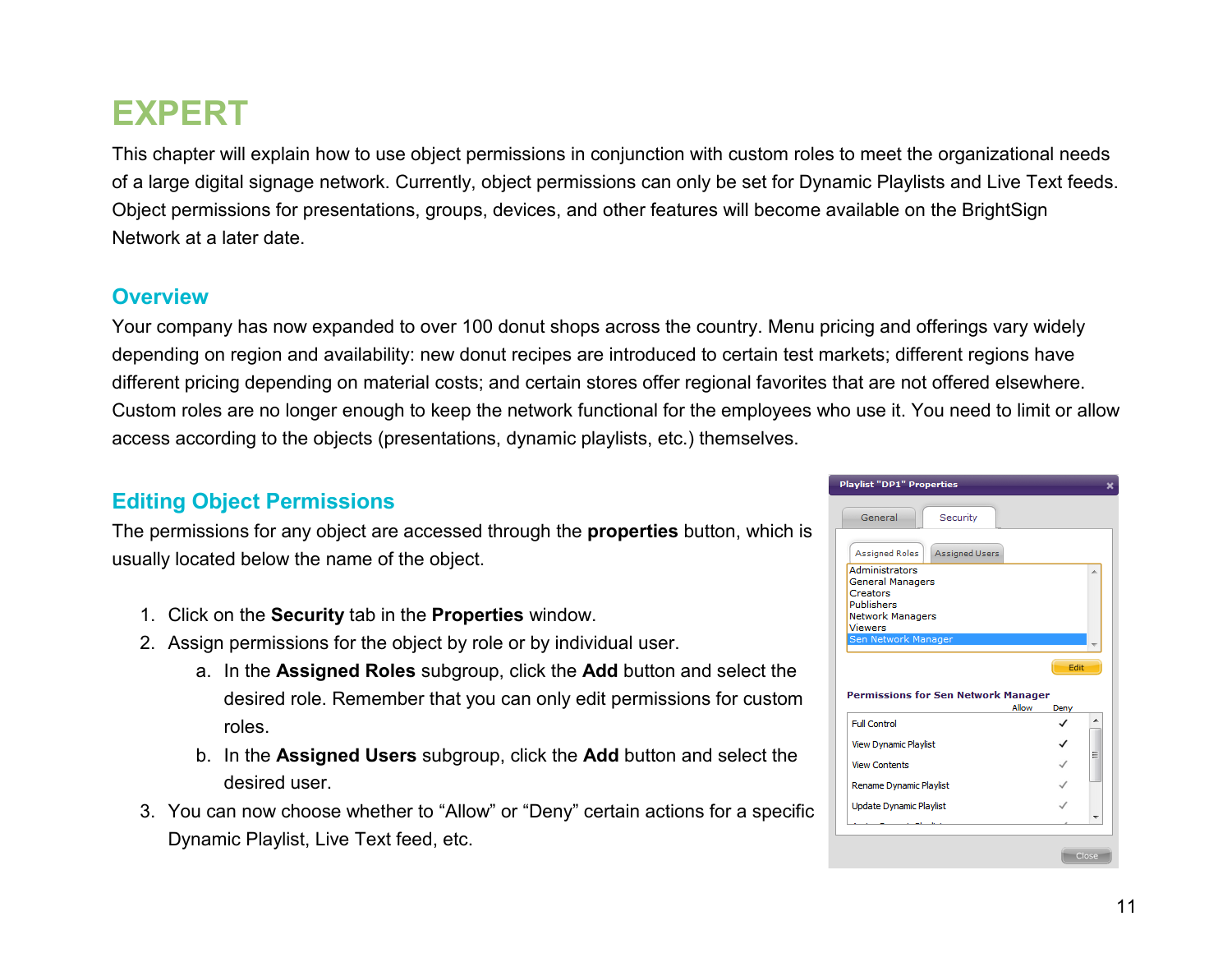**Note**: Permissions settings for objects overrule permissions settings for roles. For example, if the **Presentation Creators** are restricted from creating Live Text feeds, but full control for the role is enabled for a certain Live Text feed, then the allowance for that specific object takes precedence over the general restriction for the **Presentation Creators**  role.

### <span id="page-13-0"></span>**Using Object Permissions**

#### Store Managers

The company wants to give individual store managers some leeway in deciding which deals they want to promote—after all, they have the best idea what donuts are most popular in their neighborhood. Store managers need the ability to view various presentations and schedule them for the BrightSign players located in their store. However, assigning them a custom role based on **Publishers** does not completely solve this problem: they have access to the presentation schedules of every store in the nation, not just their own, and they might accidentally delete or modify them.

- 1. Create a custom role based on **Publishers**
- 2. Assign all of the store managers to this role.
- 3. Change the role so that the actions "View Groups" and "Change Schedule" in the Group category are denied.
- 4. Make sure that each group of players reflects a different store location. **Note**: You can also assign object permissions based on individual BrightSign players. This is helpful if you already organize groups in some other way (by region, by store type, etc.).
- 5. Change the object permissions of each group on the network so that each user assigned to the custom **Publishers** role can only view and schedule the group that corresponds to the store that he or she manages.

You have now created a system of object permissions that allows store managers to schedule menus and special offers only at their own store locations. You can customize this system even

| CA San Francisco (0)    |
|-------------------------|
| CA Burlingame (0)       |
| CA Los Gatos (0)        |
| WA Tacoma (0)           |
| MA Boston (0)           |
| ◉ MD Baltimore (0)      |
| OH Akron (0)            |
| MN St Paul (0)          |
| <b>I</b> NC Raleigh (0) |